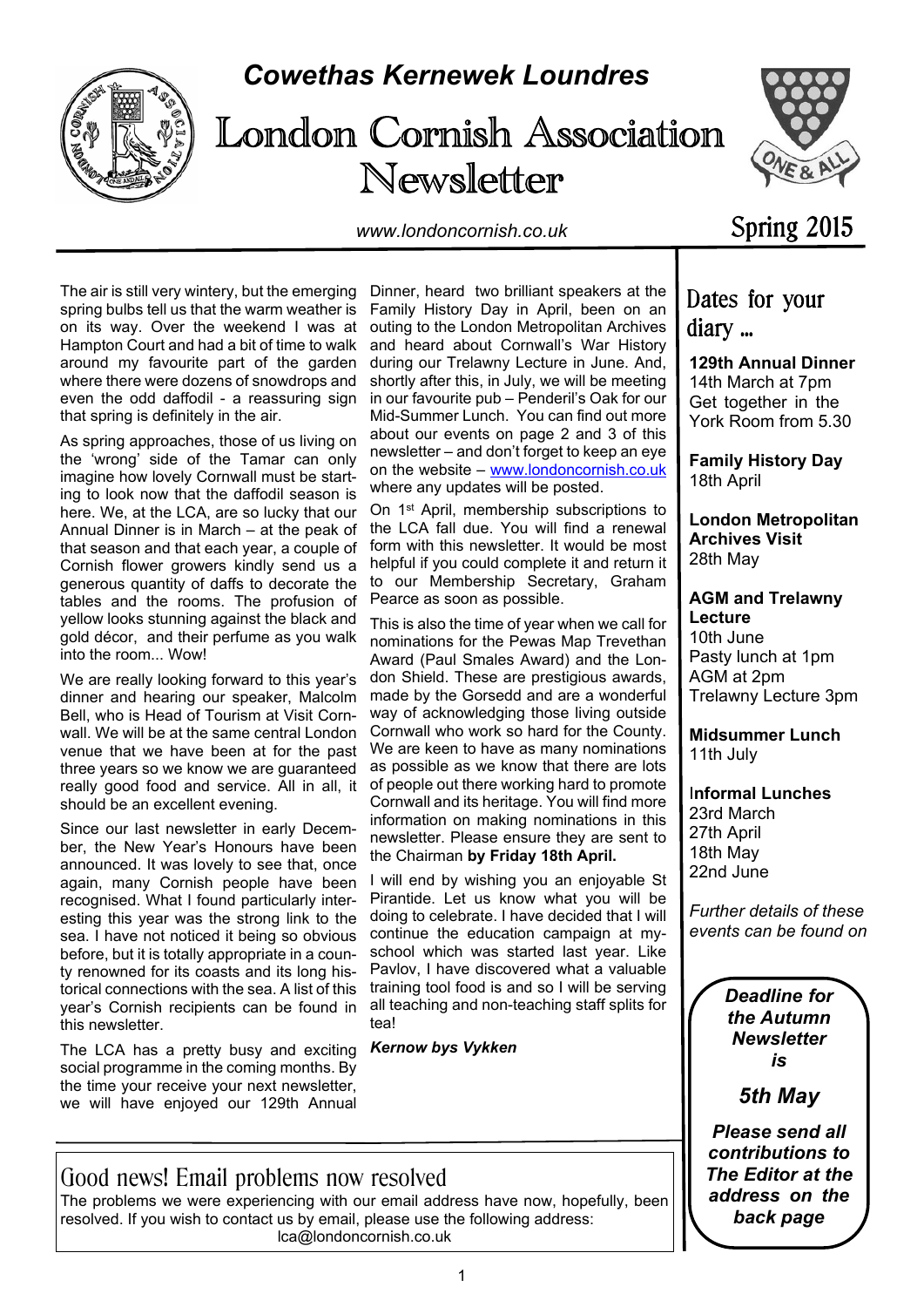# Forthcoming events

## *A warm welcome is extended to non-members who would like to attend any of the London Cornish Association events.*

## **129th Annual Dinner - 14th March - 7pm**

Gather in the York Room from 5.30pm for a 'bit o' chat'. A cash bar will be available.

*Venue:* The Thistle Hotel Bryanston Street, London W1H 7EH

*Principal Speaker:* Mr Malcolm Bell *Head of Tourism, Visit Cornwall*

*Tickets:* £37.50.

*Contact:* Jacqueline Trembath Email: jackietrembath@sky.com, Tel 020 77386795

#### **Family History Day - 18th April** See details below

**Visit to the London Metropolitan Archives -**

**28th May** See next page for details

#### **AGM and Trelawny Lecture - 10th June**

1pm - Pasty lunch 2pm - AGM 3pm - Trelawny Lecture 4pm - Tea and biscuits

*Trelawny Lecture:* Ann Hicks, *Chairman of Cornwall Family History Society* will tell us about the Cornish War Project.

*Venue:* Bloomsbury Central Baptist Church, 235 Shaftesbury Avenue. London WC2H 8EP *(Nearest tube stations: Holborn or Tottenham Court Road - NB: Central line is not stopping at Tottenham Court Road))*

*Booking essential and please tell us if you want a pasty lunch*

#### *Cost: £10*

*Contact***:** Francis Dunstan - 01494 531703 Email: lca@francisdunstan.plus.com

## **LONDON CORNISH ASSOCIATION**

## **FAMILY HISTORY DAY**

**Saturday, 18th April 2015**

**Speakers**:

**Nick Barratt**

## **'***Family History and the Media'*

Nick Barratt is a medieval historian, and currently Head of the Medieval, Early Modern and Legal team at The National Archives. However, he is probably better known to the general public for his expertise on genealogy and family history and his work as a broadcaster and author. He was consultant for the BBC's 'Who Do You think You Are?' involved in developing, researching and presenting the series. He has written several books including 'Who Do You Think You Are? Encylopedia of Genealogy (2008)' and 'Tracing your Ancestors Lives' (2010). In his talk Nick will take us behind the scenes of 'Who do You think You Are?'

> **David Luck** *'An Introduction to the Collections of the London Metropolitan Archives'*

David Luck is Senior Archivist for the LMA where he has worked for the last four years. Previously he worked in archives for a variety of employers including Surrey Police, Coutts and Co. and the Business Archives Council of Scotland. With 105kms of holdings the LMA is the largest local authority archive in the country, covering the whole of the city of London and the wider London metropolitan area. David will highlight useful sources for family history within the collection. He will also talk more widely on the history and records within the archive and on some of the long-term projects being undertaken at the LMA.

#### **Venue**:

Bloomsbury Central Baptist Church 235 Shaftesbury Avenue London WC2H 8EP (nearest underground stations Holborn or Tottenham Court Road. *Please note that the Central line is currently not stopping at Tottenham Court Road)*

> **Time:** 10am to 4.30pm

#### **Fee**:

£15 for members (including LCA-affiliated societies and Cornwall Family History Society). £20 for non-members. This includes coffee, pasty & saffron cake lunch and cream tea. Vegetarian pasties can be provided if *ordered in advance***.**

#### **Contact:**

For booking or further information: Gill Penny (g.n.penny@btinternet.com; Tel: 01908 316317) Carol Goodwin (carolgoodwin951@btinternet.com)

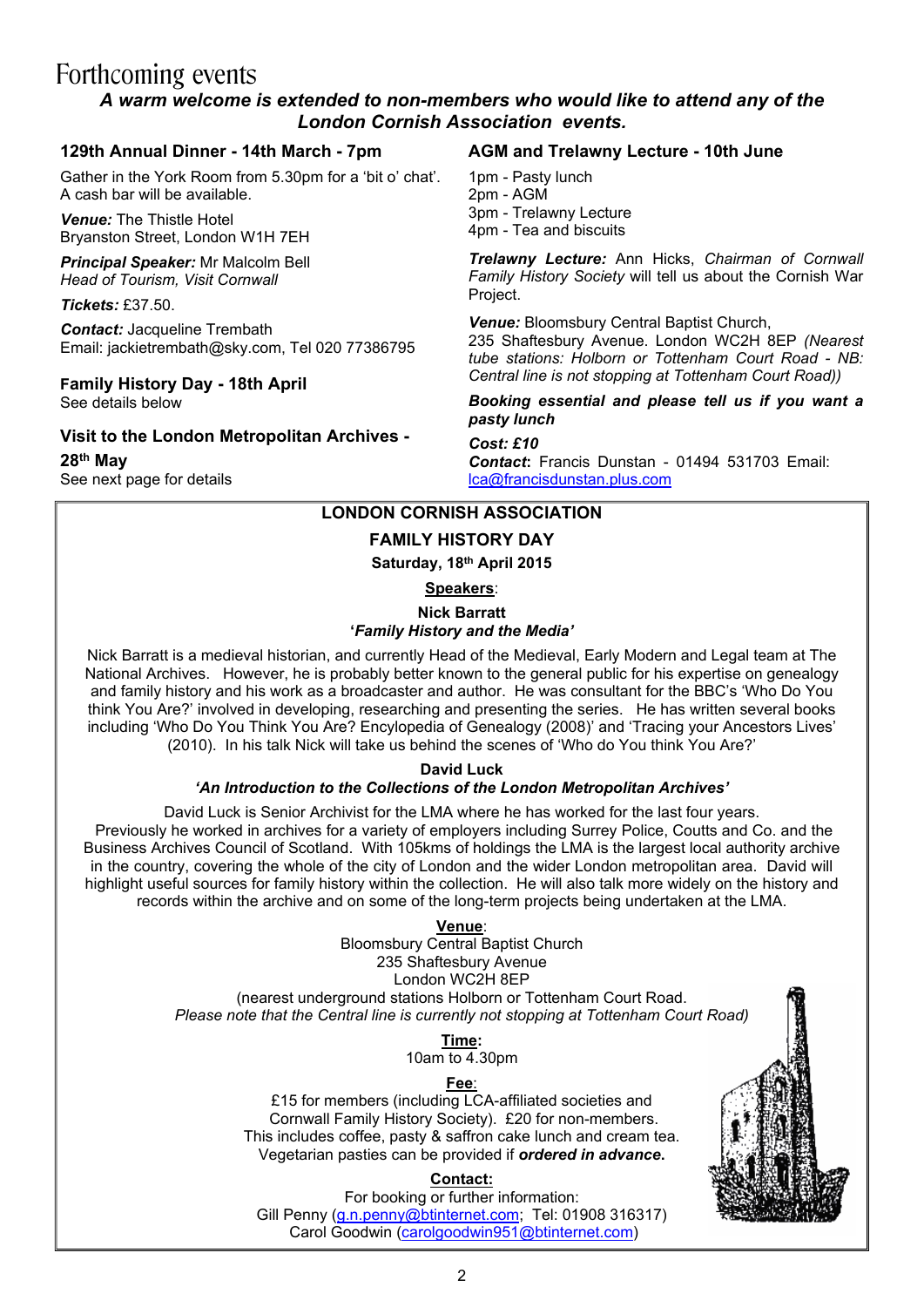## **VISIT TO LONDON METROPOLITAN ARCHIVES**

## **Thursday 28th May**

## **10.30am - 12pm**

On this visit, there will be a free tour of the public rooms and we will have the opportunity to see some of the original documents in the Huntley Room. The tour will start at 10-30am and end by 12.

On Thursdays the London Metropolitan Archives is open from 9:30am to 7:30pm. If you would like to do independent research in the Archive Study Area after our tour, you will need to obtain a History Card. This can be applied for when you arrive or, in advance, on the website www.cityoflondon.gov.uk/lma

There is no cafe at the archives but there are hot and cold drink machines on the mezzanine floor. You are welcome to bring in your own packed lunch.

#### **Venue**

London Metropolitan Archives 40 Northampton Road London EC1R 0HR

## **Getting there**

*Tube*: Farringdon station (Circle, Metropolitan and Hammersmith and City lines) Or Angel (Northern line) *Train*: Kingscross St Pancras or Farringdon

Farringdon station is about half a mile walk while Kings Cross/St Pancras station is about a mile away

## *There is no charge for this event but spaces are limited to 15 so booking is essential.*

If you would like to join us on this outing, please let Mary Timmins know your name, telephone number and email address. She will be at the Family History Day on Saturday 18th April and will be happy to answer questions and take bookings.

#### **Contact:**

Mary Timmins Email: mary.h.timmins@btinternet.com Tel.: 020 8997 8132

## **Informal Lunches**

As mentioned in the Winter Newsletter, we plan to hold the informal lunches at different venues around London, to be decided on by those who usually attend. The first of these was held at one of our most popular venues - *Penderel's Oak* in Holborn. Forthcoming sessions are as follows:

#### *Forthcoming lunches***:**

23rd March - Penderel's Oak, Holborn 27th April - Penderel's Oak, Holborn 18th May - tbc 22nd June - tbc

## Don't forget to diarise…

## **Mid-summer Lunch - 11th July - 12 noon**

*Penderel's Oak* - 283-288 High Holborn, London

*(Nearest tube: Holborn or Chancery Lane - on the Central Line)*

*Contact:* Liz Broekmann Tel:0203 6386817

*Please check newsletters and the LCA website - (www.londoncornish.co.uk) for updates on the social programme.*

# News of Past Events

## **New Year's Lunch**

Twenty nine members braved both winter and engineering work on the tube to go to Penderel's Oak for our New Year's Lunch in January and, with this number, we managed to take over a whole section of the pub. We have now had so many enjoyable gatherings here that we could almost consider the Penderel's Oak to be the LCA's local!

There were inevitably some people who were not able to be there, for various reasons, and we missed them, but we were thrilled to see several others we have not seen for a while. One of these was Tony Wakeham who, for many years has been the person organising this event. Everyone was thrilled to see him and to catch up on his news.

If the length of time people stay at an event is a measure

Area Reserved **London Cornish**  of its success then this event was a great success. It began at noon and some of the guests were still there at 4pm! It was obvious that everyone had really enjoyed spending time together and sharing a 'bit o' chat'.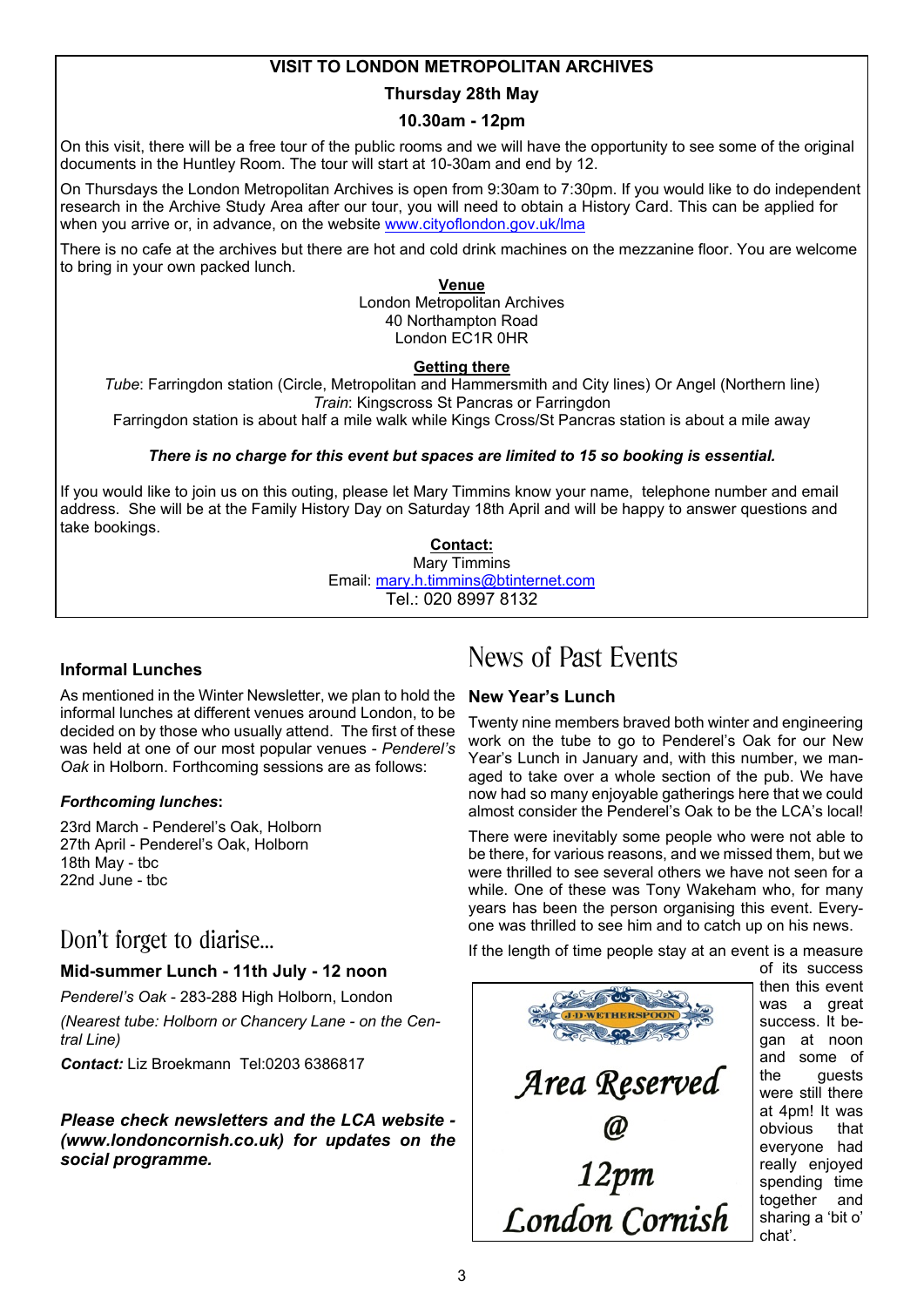## PEWAS MAP TREVETHAN AWARD 2015 Paul Smales Award: Call for nominations



The Paul Smales Award is given to a Cornish Man or Woman, not currently living in Cornwall, who has made an outstanding contribution to the enhancement of the people and heritage of Cornwall.

**Nominations are now being invited for the 2015 Award.**

Nominations, with supporting evidence, should be **submitted by Friday 17th April** to:

The Chairman 26 Sharrow Vale High Wycombe HP12 3HB

## New Year's Honours List Recognises the Contri-The Cornwall Choughs – 2014 Update bution of Several Cornish People

We can all be very proud of the fact that several Cornish folk were recognised in the 2015 New Year's Honours List. They include the following:

## **Dame Commander of the British Empire**

The actress *Kristin Scott Thomas*, who was born in Redruth was given her award for her performances in a string of well known movies.

## **Member of the Order of the British Empire (MBE)**

*Sylvia Simpson* from Penzance in Cornwall who was awarded her honour for services to the communities of Newlyn and Penzance

*William Hewitt* was appointed an MBE for services to maritime safety. He is operations manager at the RNLIs Rock Lifeboat Station.

*Kenneth Richards* has served more than 45 years as a Coastguard Rescue Officer in Cornwall.

*Eddie Farwell* who was the driving force behind Little Harbour children's hospice at Porthpean. He worked closely with Pirate FM to raise money for this cause which has led to the establishment of the three hospices which are run by Children's Hospice South West.

*Ken Richards*, from Port Isaac, is recognised for his work in co-ordinating the Boscastle rescue operations when the village was flooded in 2004.

## **British Empire Medal (BEM)**

*Richard Hall* who founded the charity Sailaday which provides sailing trips for people who are recovering from addiction.

*Roy Pascoe*, RNLI Lifeboat Boathouse Manager at Penlee lifeboat station who has been a volunteer with the RNLI for 34 years. He helped with the rebuilding of the community following the Penlee lifeboat disaster when all eight of the boat's crew were lost during a rescue in wild seas.

#### **Queen's Fire Service Medal**

This medal was awarded to Cornwall's Chief Fire Officer, Des Tidbury.

#### **Cornish MP features on BBC TV programme on Parliament**

Did you see Andrew George, Lib-Dem MP for St Ives on TV recently? He featured in the second episode of the BBC programme *'Inside the Commons'* in the part of the programme dealing with Private Members' Bills.

After 2013's sad losses and dramatic events in the lives of the choughs in Cornwall, it is heartening to hear from Claire Mucklow, the RSPB Cornwall Project Manager, that in 2014 there were more ups than downs and the survival rate for young birds is good compared with elsewhere in the UK. Five chough pairs produced 17 young, and another young couple produced eggs but they did not hatch.

The saddest event in the 2013 breeding season was the demise of the long-established and pioneering pair, the male disposed of by a usurping youngster and the female disappearing a few weeks later. However, this incomer (now nicknamed George by the chough team) was not a total villain as he took responsibility for feeding and raising the orphaned chicks, and formed a good relationship with an incoming female (Nora). In 2014 they produced and successfully reared three chicks. Nora is unringed so the chough team can't determine where she has come from, but she and George are now well established in the cave first inhabited by the original pair at the Lizard Southerly Point.

There are also choughs back in Mount's Bay. A young male and female from different Lizard sites bred for the first time, producing three chicks, although unfortunately two were predated leaving only one youngster. At another site in the far west two chicks were hatched in a nest in a mine shaft, but when it came to fledging time one made the mistake of flying down rather than up, resulting in a single survivor. This is the second year that a chick has taken the wrong direction when leaving the nest and the chough team are looking into ways of preventing this from happening again.

There are six as yet non-breeding immature birds along the coast at Cape Cornwall, together with the older 'gay couple' mentioned in earlier reports. In addition, two other immature birds have found their way to the Roseland although they make the occasional return visit to the Lizard. It is hoped that they will pair up and breed this year. As someone who grew up in what is often called 'the gateway to the Roseland' I find the prospect of eventually seeing choughs in my former home area very exciting indeed.

Finally to end this latest chough update, did you know that most choughs ringed in Cornwall have a black and white ring on the left leg? This is a nice reminder of the St Piran's flag, and makes them instantly identifiable as Cornish if they fly off to visit cousins in Devon, Wales or Brittany.

*Lorna Leadbetter*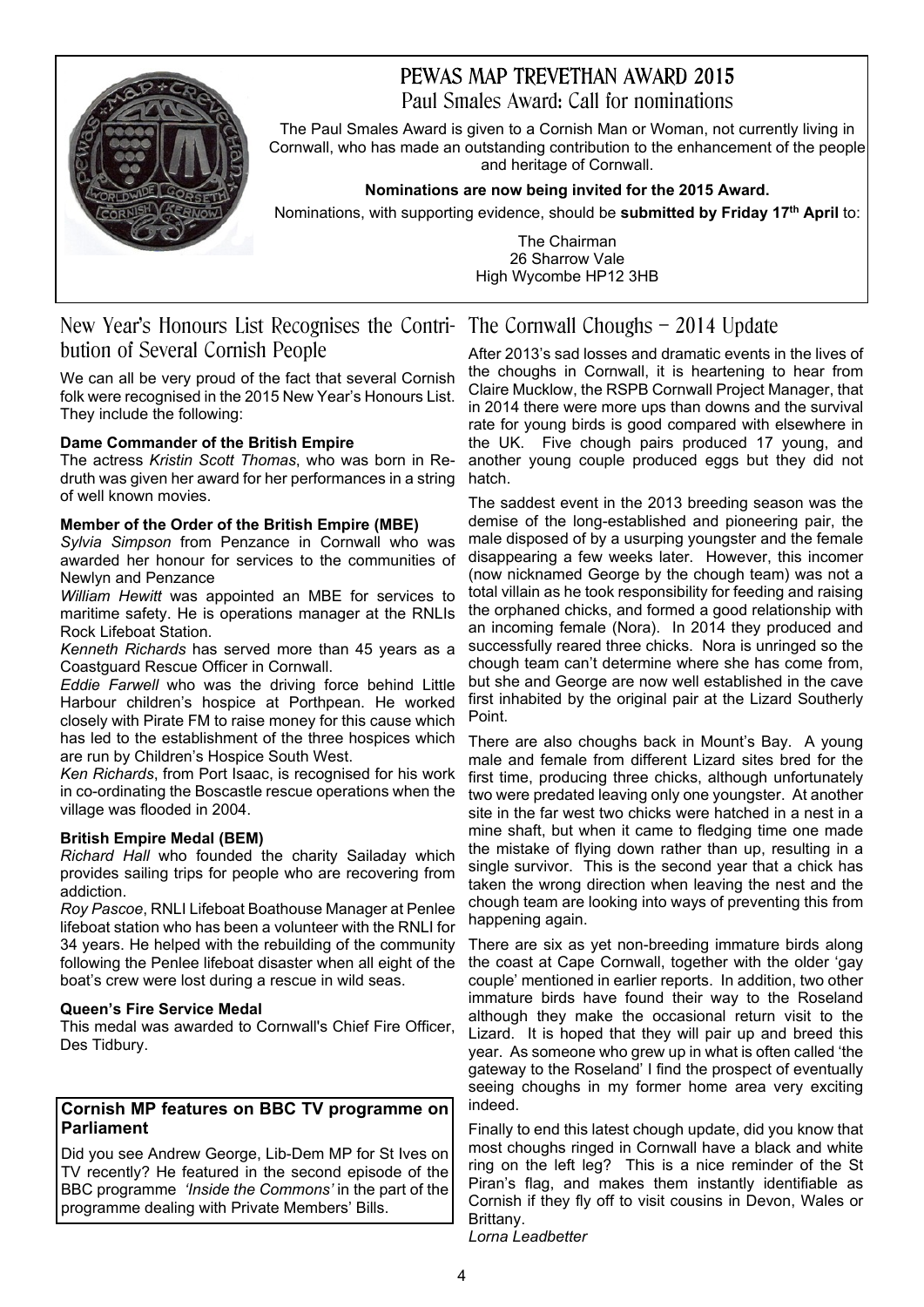## Songs of Praise from St Piran's Oratory

What better way to celebrate St Piran's Day than with a special service from the St Piran's Oratory which lies in the sand dunes above Perranporth.

The BBC filmed the service and it is expected to be included in the *Songs of Praise* programme which will be shown on BBC 1 on March 1st.

The service was led by the Rev Caspar Bush, the curate of Perranzabuloe and included music and songs in Cornish, performed by the group Keur heb Hanow.

After the service, the Grand Bard, Maureen Fuller, said: *'It was an absolutely spiritual service, magical. It is a pity we couldn't go into the Oratory itself as the holy spring has flooded it, but it was wonderful weather for it, balmy, not at all cold. This place is so special, how many other places have the church of their patron saint in their own land.'*

Filming of this event was not without its drama: the service had to start about 10 minutes late because the BBC sound crew got lost in the dunes! They were rescued by no less a person than the Cornish Grand Bard.

The oratory was open to the public over the weekend, giving them a chance to go inside before it is buried once more in order to protect it.

A collection taken during the weekend raised an incredible £2,500 which will go to support the continued work of the St Piran's Trust.

## Spreading the Word about the St Piran's Oratory Project: A message from the Lead Archaeologist

My name is James Gossip and I work for Cornwall Council as an archaeologist and am the director of the Uncovering St Piran's Oratory Project. The project is centred around the re-excavation of an early medieval Christian chapel associated with St Piran near Perranporth, and believed by many to be the site first established by the saint on his arrival in Cornwall.

I'm currently trying to spread the news about our project to a wider audience, and I thought you or your members might help spread the Facebook Group? Anyone interested in the origins of St Piran and his oratory might like to join the group, which highlights the progress of the project, or for more information can contact me direct.

The facebook group name is: Uncovering St Piran's Oratory, so people would just need to type that into the search box or try pasting https://www.facebook.com/groups/658887744134690/ into their browser.

## **Calling all runners!**

Entries are now open for the 2015 Eden Marathon and Half Marathon which will take place on 18th October.

As in the past, this year's races follow a challenging route through areas of spectacular mining heritage and beautiful countryside landscapes.

Bookings may be made online via the Eden Project website http://www.edenproject.com/visit-us/whatson/other-activities/eden-marathon-and-half-marathon

## 7 th Cornwall International Male Voice Choral Festival – 29 April to 4 May 2015

If you are fortunate enough to be in Cornwall at the end of April, why not go to some of the choral concerts which make up the Cornwall International Male Voice Choral Festival. The following press release gives a taste of what is in store:



*The Cornwall International Male Voice Choral Festival will again celebrate the fine tradition of male choir singing for which Cornwall is justifiably proud!*

*This International Festival brings together male choirs (both young and older) from across the world to celebrate an art form born of an industrial past but looking to the future with a wide variety of new repertoire. Nothing can surpass male choir singing, whatever*

*the language. The power and dynamic range tugs at the heartstrings of everyone in earshot.*

*The Seventh Cornwall International Male Voice Choral Festival will celebrate with 70 choirs coming together. Almost 40 of those choirs will be Cornish and showcase singing throughout the age spectrum with wonderful boys and teenage choirs, young men in a newly formed group and traditional male choir choirs. Twenty choirs from across England, Scotland and Wales (also of all ages) will be joining with them and thirteen choirs will be making the journey to our wonderful County from across the world. Choirs will be coming from Canada and USA, South Africa and Spain, Switzerland, Germany, Estonia, Russia, Hungary, The Czech Republic, Ireland and Lithuania.*

*With concerts in almost every town in Cornwall, the Cathedral and Hall for Cornwall in Truro and choirs singing at a wide variety of tourist attractions during the day time, there will be something for everyone. Thirty concerts have been organised with five International Gala Concerts in Truro cathedral, three in the Hall for Cornwall and 22 Regional Gala Concerts across the County. Regional Gala concerts will be hosted by local choirs anxious to demonstrate true Cornish hospitality. For the first time a special section of the Festival will be dedicated to boys and youth choirs. They will have their own workshops, an activity day, competition and International Gala Concert. (They will also sing in other concerts too.) All concerts will feature choirs from across the world in addition to the host choir and other choirs from the UK. Full concert details and ticket purchase arrangements are on the Festival website.*

*During the daytime, choirs will sing at many of the wonderful tourist attractions in Cornwall including The Eden Project, The Lost Gardens of Heligan, Trebah Gardens, Heartlands, Land's End, Pendennis Castle, the National Maritime Museum Falmouth, Tate St Ives and St Clement Church Flower Festival. Choirs are also encouraged to sing wherever they are whether in a town centre or on the beach!*

*Many choirs will also be in competition on Saturday 2nd May (Hall for Cornwall with 17 choirs) and Richard Lander School, Truro (Sunday 3rd May with five youth choirs).*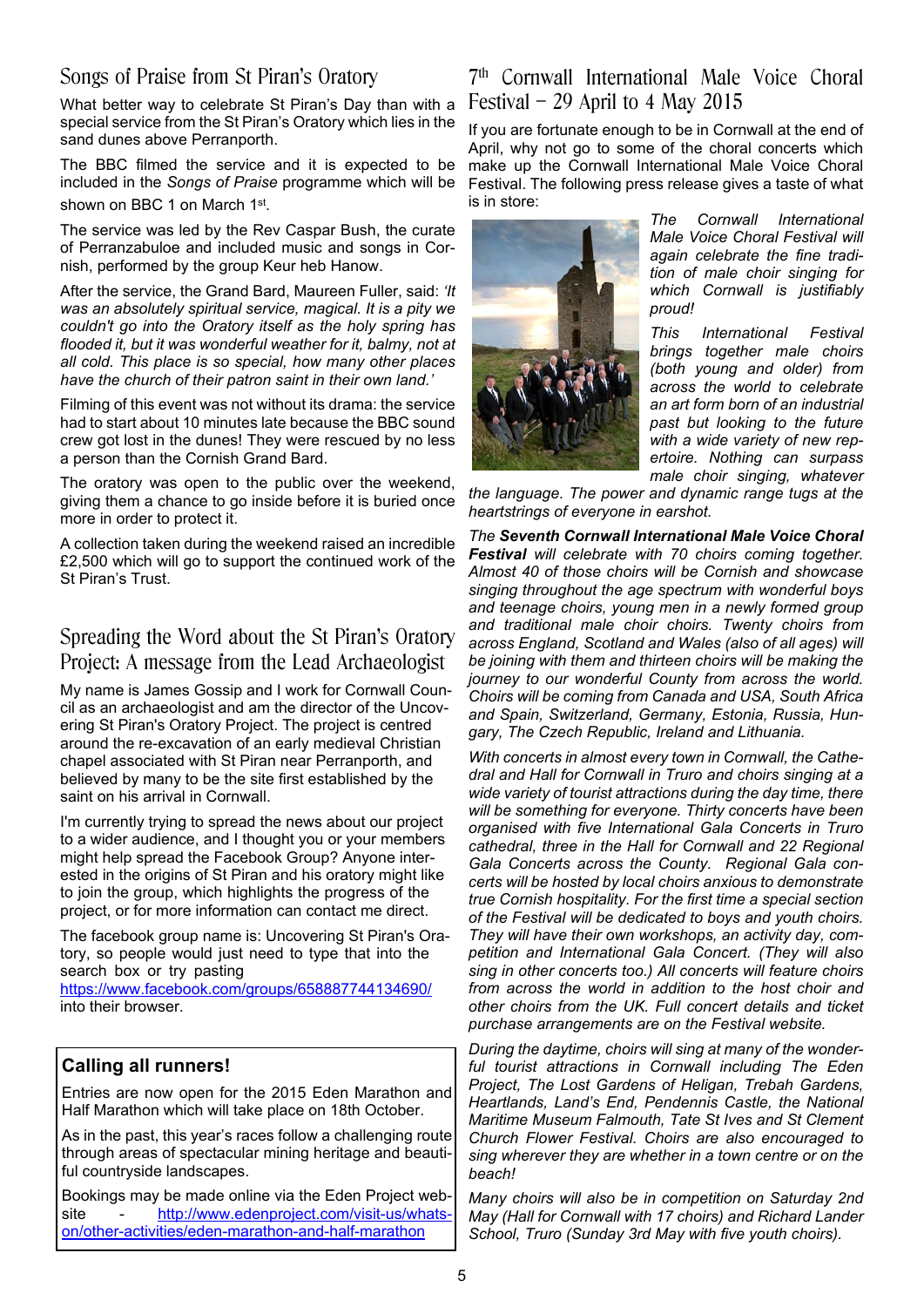*As an educational charity, the Festival engages local school children in singing activities, introducing them to singing cultures from outside the UK. Master classes and workshops are also organised for directors of choirs and, in a further development for 2015, more repertoire workshops and seminars are being organised for youth choirs. Festivals such as this require a huge team to organise and staff. Cornwall has that volunteer support in abundance. Sponsorship, too, is critical to the Festival's success. If you feel able to sponsor a particular Festival activity, that would be warmly welcomed.*

*Further details of the Festival and how to get tickets are available from www.cimvcf.org.uk*

# New Members

*We welcome the following new members who have recently joined the LCA:*

Ms Jane Hazell a member by descent and now living in Harpenden, Hertfordshire.

The Rev. Catherine Carlyon from the Truro area who, after being in Devon for some time, has now returned to London.

*Do you know anyone who has Cornish connections – whether by birth, descent or marriage? Why not encourage them to join the LCA? They can obtain an application form from:*

The Membership Secretary 17 Trellyn Close Barming Maidstone ME16 9EF

or on the website: www.londoncornish.co.uk

## Cornwall's Secret Army

At their January meeting, the Liskeard Old Cornwall Society, heard John Joliff talk about Cornwall's Secret Army of the second world war. The function of the army was to destroy any installations which would be of advantage to an invading army, including telecommunications, and railways. Their work was so secretive that even wives and families did not know what was going on.

At the start of the presentation, Mr Joliff showed the audience a 1942 German map of the Liskeard area, which included important landmarks.

The saboteurs were carefully recruited for their ability to work on their own and to cope with difficult conditions. They came from all walks of life including school caretakers, bank clerks, farmers and game keepers.

It eventually transpired that the army's communication system linking Liskeard with other units in the area was via Barclays' Bank. The Bank's communication was considered to be more secure and efficient than either the post office telephone system or even the military's own communication setup.

There were several units in the Liskeard area which operated from underground bunkers, in quarries and other hidden places. They were equipped with some powerful weapons and explosives but their preferred methods were 'silent' and included garrotting or a knife in the back! They wore a uniform which had no recognisable insignia. This was to ensure that if they were captured, the enemy would assume that they were members of the Home Guard.

More information on Cornwall's secret army can be found on the Coleshill website - www.coleshillhouse.com

*Thanks to Duncan Paul Matthews for telling us about this*

## Condolences

It was with sadness that we heard that one of our long-standing members, **Fred Stevens** had passed away in January. We are grateful to former LCA Chairman, Rosemary Prichard for representing the Association at Fred's funeral in St Ives.

Our Chairman, Francis Dunstan, attended the Thanksgiving service in London. He writes:

*Representing the LCA, I attended Rev Fred Stevens' Thanksgiving service at St Anne's Soho on Fri Feb 13.*

*Fred was born April 4 1942 and died Jan 15 2015. He was our 'assistant' chaplain under Rev Austen Williams from 1984/5 to 1987/8, and then Chaplain in his own right from 1987/8 to 1990/91. The Association continued to meet for its Annual Church Service at St Anne's from at least 1994 to 1997 and the AGM and Christmas Party were also held there.*

*At the Thanksgiving service, the Church was full, with chairs in the aisles. Mention was made of his Cornish roots, and one of his friends, originally from Newquay, gave one of the three Tributes.*

*I have pleasant memories of Fred and meetings at St Anne's. On one occasion we entered the church to be greeted by a strong smell of incense. On asking why, it was said that a Roast beef lunch had been held that day and the incense was used to mask it. Personally, coming from a different Christian tradition, I would have preferred the roast beef!*

*Fred's thanksgiving service was a most memorable one, and showed the affection in which he was held by his congregation and the external groups in which he was involved.*

We were also saddened to hear of the recent death of a good friend of the LCA, **Alison Bastard** of the Torbay Cornish Association. She will be remembered for her kindness, friendliness and hospitality when Cornish cousins from London and elsewhere descended on Torquay for Cuntelles Kernewek and the annual dinner of the Torbay Cornish Association..

Our thoughts are with the families and friends of both Fred and Alison.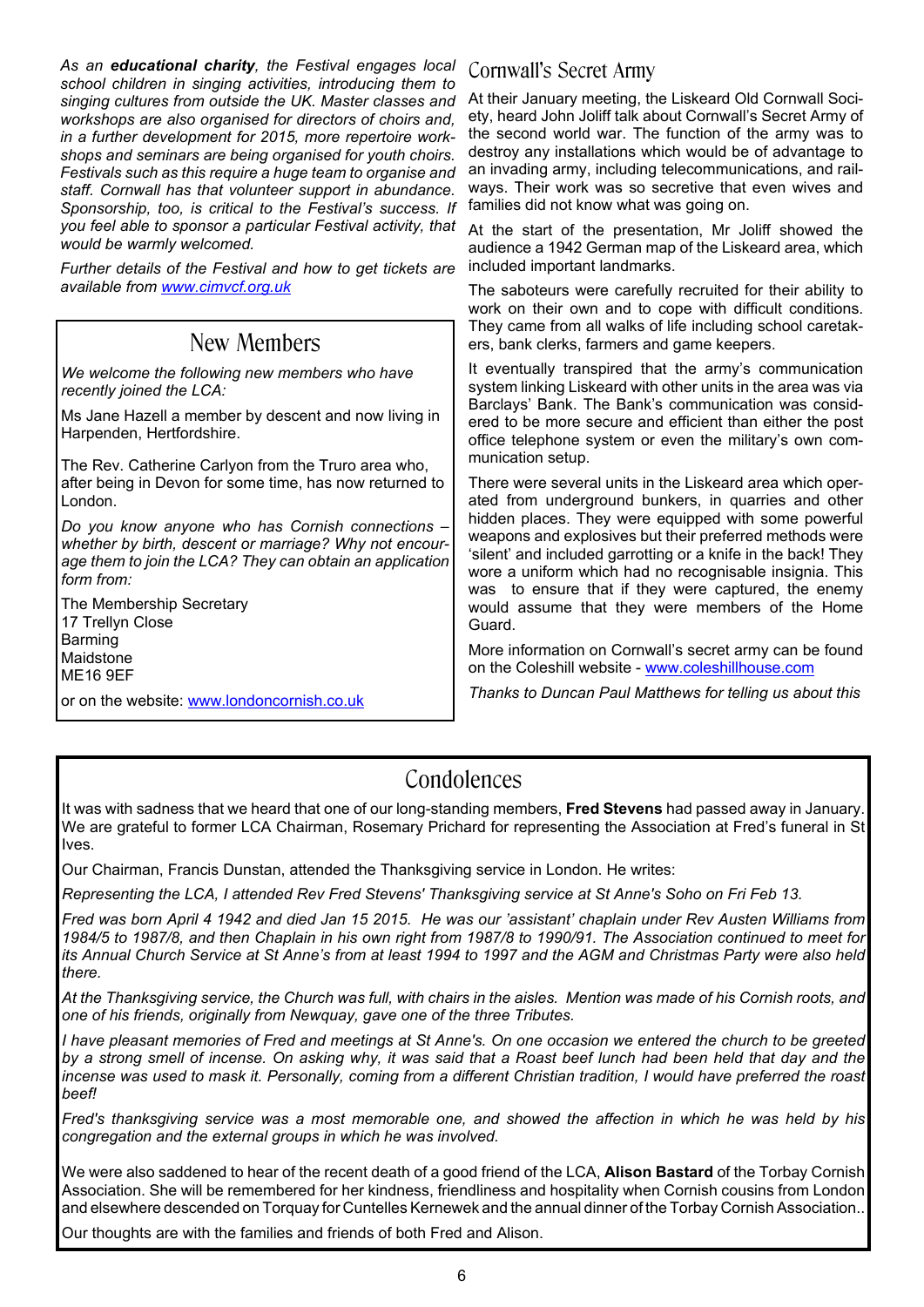## Gorsedh Kernow Marks a Publishing Milestone

(Article by Derek R Williams, *Map Jethan,* issued by Delia Brotherton, *Myrghwyn Melynor,* Gorsedh Kernow Communications Officer)

As Grand Bard of Cornwall, the late John Bolitho, *Jowan An Cleth*, wrote in 2002 of the need for Gorsedh Kernow to return occasionally to its wellspring, reminding itself of the ideas and principles which informed its founding fathers and remembering them with gratitude.

2015 marks the fifteenth anniversary of a publishing programme that has grown from these founding principles and has brought a dozen or so titles to the attention of people in Cornwall and beyond as valuable research material and sources of interesting local information.

Although Gorsedh Kernow had published books before – notably Hugh Miners' (*Den Toll*) *Gorseth Kernow: the first 50 years* and William Morris' (*Haldreyn*) *The Gorsedd and its Bards in Britain* – it was not until the year 2000 that the first in a series of booklets and books about individual bards was published. *Map Kenwyn: the life and times of Cecil Beer* was followed two years later by a similar volume about Joseph Hambley Rowe, *Tolzethan*.

2004 marked the centenary of Henry Jenner's (*Gwas Myghal*) seminal *Handbook of the Cornish Language* and to commemorate this book by Cornwall's first Grand Bard, the more substantial *Henry and Katharine Jenner: a celebration of Cornwall's culture, language and identity* was published by Francis Boutle Publishers in association with Gorsedh Kernow. This marked the beginning of a very successful partnership and, under the chairmanship of Ann Trevenen Jenkin and, more recently, Terry Knight, the Gorsedh Kernow Archives and Publications Committee has overseen the production of two further titles – *Setting Cornwall on its Feet: Robert Morton Nance, 1873- 1959* (2007) and *Richard G. Jenkin, a Great Son of Cornwall* (2013).

Since its foundation in 1928, Gorsedh Kernow has periodically issued lists of bards or bardic rolls, and this tradition is now being maintained by bards who compile *Berdh Gorsedh Kernow/Bards of the Gorsedh of Cornwall* annually. Gorsedh Kernow strives to be very visible in the everyday life of Cornwall and for those seeking background information, there is no better source than Rod Lyon's (*Tewennow*) colourful *Gorseth Kernow/The Cornish Gorsedd; what it is and what it does* (2008).

Not everyone can be a Jenner or a Morton Nance, of course, and five or six years ago it was decided to put together a publication detailing the lives and work of both deceased and living bards for each area in which the annual Gorsedh Kernow bardic ceremony is held. The first of these, *Cornish Bards of the St Ives Area/Berdh Kernow an Ranndir Porthia* (2010), was followed by volumes devoted to bards linked to Helston, north Cornwall, Penryn-Falmouth and the Tamar Valley.

What of the future? Well, work is almost completed on *Cornish Bards of the St Austell Area*, which will be launched in the town to coincide with this year's Gorsedh Kernow ceremony in September. And there is no shortage of other candidates whose lives and work for Cornwall and Cornish culture and identity deserve to be more widely known and celebrated. One of these is Robert V. Walling, *Scryfer an Mor,* whose Cornish illustrated manuscript *An Houlsedhas* is due to be published by Gorsedh Kernow in

conjunction with the Cornish Language Board in 2016, commemorating the centenary of its first production.

Robert Morton Nance's (*Mordon*) memorial in Zennor churchyard bears the inscription "*Oberow y vewnans yu y wyr govath"* (His life's works are his true memorial). Through its publishing programme, Gorsedh Kernow will endeavour to ensure that the life's works of more Cornish bards will be *their* true memorial. *January 2015*

## Gorsedh Kernow welcomes the WI Centenary Baton

'I can remember going to my first meeting in the 1960s, we walked down the road to the old chapel, our meeting place, cut off from the village by about half a mile, but the warmth of the welcome was impressive.'

The words of Past Grand Bard of Gorsedh Kernow and long standing member of Leedstown and Praze WIs, Ann Trevenen Jenkin, echo the recollections of many as she prepares to receive the National Federation of Womens' Institutes Centenary Baton at a special ceremony celebrating 100 years of the WI movement, to be held in Camborne Centenary Chapel on Thursday 19th February.

'I was asked to speak at this important event because I was the first female Grand Bard of the Cornish Gorsedd,' said Mrs Jenkin whose Bardic name is *Bryallen* meaning Primrose, 'a special honour as up until this year our sister Celtic Gorsedhau of Wales and Brittany did not have women leaders.'

Mrs Jenkin, who will be wearing her distinctive blue Bardic robe, will welcome the Baton as it arrives in the Rodda's replica model T Ford van, and it will be led into the chapel with a St. Piran's flag carried by her daughter Cllr Loveday Jenkin, also a Bard of Gorsedh Kernow.

'I will be particularly pleased to speak on this occasion both as a WI member and a past leader of one of the most important Cornish societies, Gorsedh Kernow, celebrating the diversity of our special Cornish language, history and culture.'

## A new book…

#### **Shout Kernow - Celebrating Cornwall's pub songs** *Hilary Coleman and Sally Burley* ISBN 978 1903427 97 2

A new book of Cornish pub songs will be launched at special events early in March. The book comes together with two CDs which contain 31 songs recorded live in pubs across Cornwall.

Shout Kernow is end product of a project begun in 2012 by Hilary Coleman and Sally Burley whose aim was to record, celebrate and help sustain the living tradition of pub singing in Cornwall. It involved travelling around Cornwall recording variations of songs in twenty-two locations and meeting numerous singers from Calstock to Cadgwith. Over the last couple of years, they have collected words, tunes and harmonies, as well as the background to the songs and it is this, together with information about the pubs and events where the singing took place which appear in the book.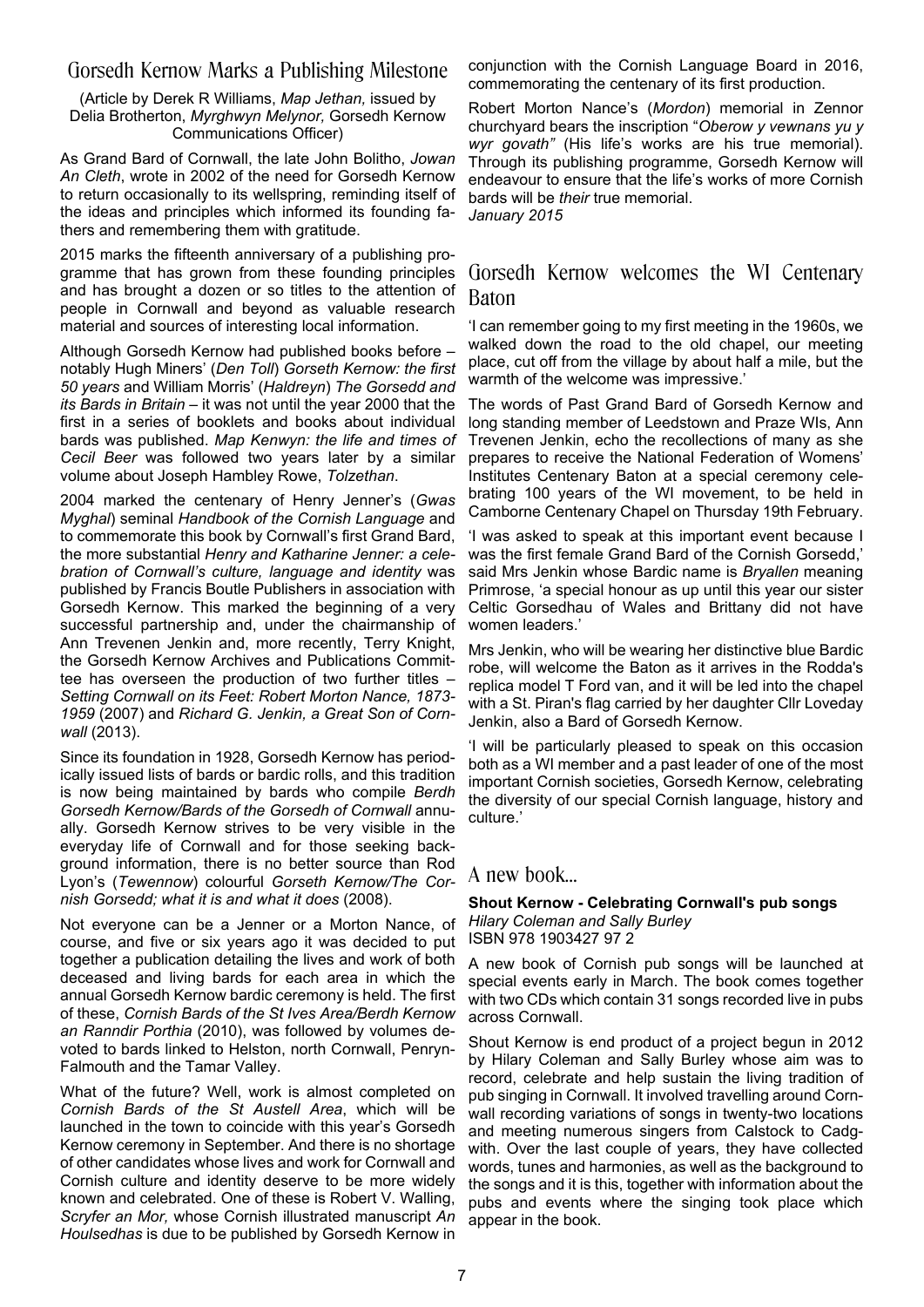# News from other Cornish Associations

Judging by the dearth of newsletters in the past couple of months, Cornish Associations locally and overseas seem to have had a very quiet time recently – no doubt due partly to Christmas and a cold winter. There seems to have been a bit more activity in Australia and we have enjoyed hearing their news.

This is a good opportunity to thank those associations who have sent us their newsletters during the past year. We always enjoy reading about what our cousins around the world are doing and sharing their news with our members. Please do keep sending us your newsletters - and if we are not on your mailing list, please do add us.

## **UNITED STATES**

Part of the mission of the *Cornish American Heritage* **Society** is to support regional gatherings around North America. This means that they have a very busy couple of months ahead. In early June they will go to Grass Valley in California to attend the 24th Gathering of the Cornish Cousins, the theme of which will be 'Cornish Cowboys'. Early in September they will join the Toronto Cornish Association for a musical evening with the Trelawny Male Voice Choir and later in that month, they will go to the Southwest Wisconsin Cornish Society's annual Cornish Fest in Mineral Point.

The 24th Annual Gathering of the *California Cornish Cousins* will take place at Penn Valley/Grass Valley in early June. Two of the speakers at this event will be Professor Roger Burt from the University of Exeter who will talk about the influence of Masons and other lodges on Cornish migration and Greg Drew from South Australia who will talk about the Cornish influence 'down under'.

We are very much saddened to hear that the *Cornish Heritage Society East* has, like so many other associations, succumbed to the effects of declining membership and is to close. Barry Tracy writes:

*Unfortunately, we have run our course. Many are unable to come to meetings, and as the last surviving officer of the society, I myself have just run out of steam…*

## **CANADA**

The *Toronto Cornish Association* has sent out a general invitation to anyone who would like to join them at their annual St Piran's Day Flag Raising Ceremony at Toronto City Hall on the  $5<sup>th</sup>$  March. After the ceremony they will thaw out with hot chocolate and coffee in the City Hall cafeteria. The following photo shows a previous Flag Raising Ceremony – and one can see why that hot chocolate is needed afterwards!

In September, the TCA, will link up with St Olave's Church to host an evening with The Trelawny Male Voice Choir which will be touring Eastern Canada. The mission of the Trelawny Male Choir is to take Cornish music, culture and singing to the Cornish diaspora, performing for Cornish communities around the world.

Members of this Choir all sing with other Cornish male voice choirs.



## **AUSTRALIA**

It is hard to believe that it is two years since the last Kernewek Lowender and that the next one – the 21st – will soon take place. It will be held from 17th – 24th May in Kadina, Moonta and Wallaroo in South Australia and is expected to attract 35 000 visitors. The programme for this event, which celebrates the Cornish heritage of the area, has a record 60 events and can be seen on the KL website - www.kernewek.org. Do have a look at the website, as apart from seeing what is on offer, you will be able to look at photos from past festivals. We look forward to hearing more news - and especially first-hand accounts - of the Festival in the coming months.

2015 is a special year for the *Cornish Association of New South Wales* as it celebrates its 40th anniversary. It was on 16th April 1975 that the Cornish Association of Sydney was started – and some of those founder members are still involved in the CANSW (its successor) today. We offer our congratulations on this great achievement.

The Association will hold a special lunch on 7th March to celebrate its anniversary and to mark St Piran's Day. Members attending this function are asked to dress in Cornish colours or tartan to help give the event a 'Cornish' feel. They are also asked to bring photos and memories of the past 40 years to share with others. Entertainment will be provided by the Raggeder Band.

The Committee of the **Southern Sons of Cornwall** has reported that the association is in a sound financial position and would very much like to use some of the funds to hold another *Cornish Cultural Celebration*. The past CCCs have been very successful and as this type of event is unique in New South Wales, they are very keen to continue with them. However, the challenge is to find enough people prepared to do the work.

In December, the SSoC held its Christmas gathering. It was attended by twenty five members who shared in a day of good fun and friendship. Included was a Cornish language competition in which participants had to say simple greetings or phrases in Kernewek. Although they were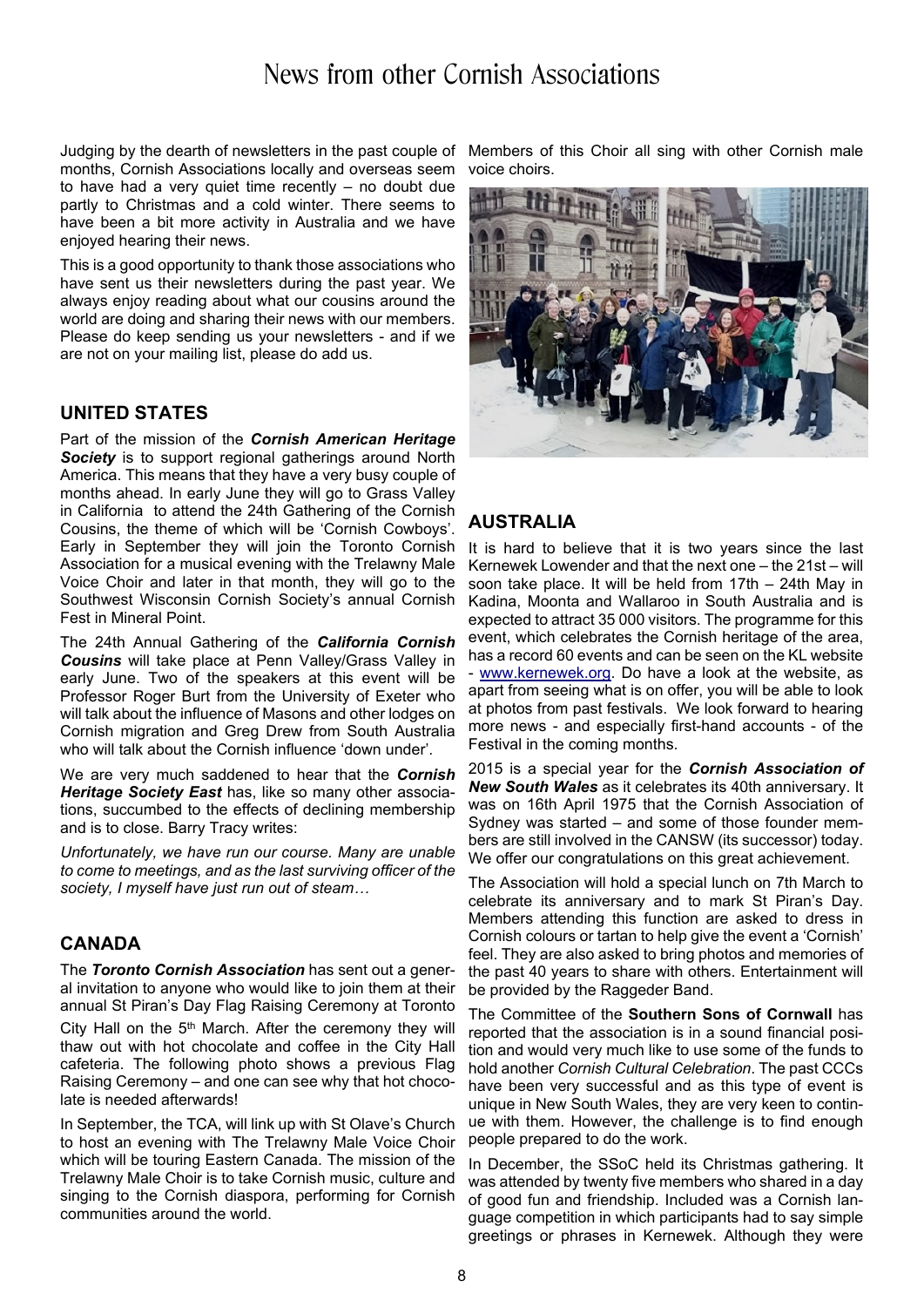given the Cornish words, the challenge was to get the The Livermead Cliff Hotel welcomed over 50 guests at the pronunciation right!

Each year, the Southern Sons holds an arts competition. As they expected some of this year's poems to include Cornish words, it was decided that they should be judged by Harry Glasson who is in Cornwall. The winner was due to be announced at their AGM in February.

Early in December, the *Ballarat Branch* of the *Cornwall Assoociation of Victoria* was joined by members from Bendigo, Geelong and Melbourne at their Christmas meeting. Wendy Benoit read excerpts from stories of Cornish Christmas traditions and then introduced some community carol singing. This was followed by a sumptuous meal.

On Wednesday 4<sup>th</sup> March, some members will attend a special ceremony at the Australian Catholic University, Aquinas College, when the name of the main building will be changed from *Manifold House* to its original name, *Carn Brae*. *Carn Bra*e was built between 1882 and 1883 for Cornish miner and blacksmith Cyrus Bath Retallack.

The Branch will hold its St Piran's Day activities in front of *Carn Brae*. These will include a Flag Raising and Wreath-Laying Ceremony and a tour of the building. This will be followed, most appropriately, by a pasty lunch.

## **NEW ZEALAND**

Since our last newsletter, we have heard of the death of Gary Wellington, President of the Taranaki Branch of the New Zealand Cornish Association. We offer our condolences to his family and friends.

## **UK**

We were very sorry to hear that Alison Bastard of the *Torbay Cornish Association* had passed away recently and offer our condolences to her many friends in the Association and further afield.

On a happier note, the Association started its 2015 programme with Lee James, Cockington's glassblower, who told the fascinating story of his career in the industry. He started with Edinburgh Crystal, on the bottom rung of the ladder. He was one of a group of nine, each with his own part to play in the production of a perfect article, perhaps destined for a wedding gift and now holding pride of place in a glass cabinet somewhere. He mourned the demise of the UK crystal industry, reminding us of the names behind the beautiful craftsmanship.

Lee's business is in the craft centre in Cockington. Cockington village and the country park are beautiful places and should not be missed by visitors to Torbay.

Association's 42nd dinner in December and it was a joy to see so many friends from Bournemouth, Bristol, Gloucester, London, Midlands, West Somerset and Thames Valley Associations and from the Homeland. The guest speaker was Mr Ian Hanaford, Chairman of Torbay Civic Society who showed he has a hand on the pulse of business in the Bay.



*Enjoying the dinner at the Livermead - Mary Watters (Chairman of Torbay CA), Graham Pearce (London), Liz Broekmann (London), Ena Hocking (Torbay) and Liz Lane (Bournemouth)*

Members of the *Thames Valley Cornish Association* welcomed in the New Year with a lunch in a local restaurant. A good time was had by *One and All*.

The Chairman's report at the *Homecomers* AGM in November showed what an interesting year that group has had. It began with a well-attended St Piran's Day lunch in March at which the speaker was Philip Rodda who talked about the founding and operation of Rodda's Creamery at Scorrier. In April, they visited County Hall in Truro where they heard how the Authority operates.

Bodmin was the venue for the May meeting. The group visited St Petroc's Church and participated in the re-enactment of the trial of Matthew Weeks for the murder of Charlotte Diamond.

In July they visited the preaching pits at Fraddon and St Newlyn East while the August outing consisted of a walkabout in Lostwithiel and a visit to Restormel Castle.

During the rest of the season they went on a rail journey from Plymouth to Calstock and Gunnislake, visited a First World War display at the City University Museum and the Wheal Martyn China Clay Museum at Carthew.

## Are you planning to visit London?

Don't forget to contact the London Cornish Association and let us know when you are coming. If possible, we would love to meet you.

Contact us on email: lca@londoncornish.co.uk OR

Write to the Editor at the address on the back page

*A warm welcome awaits you at the London Cornish Association*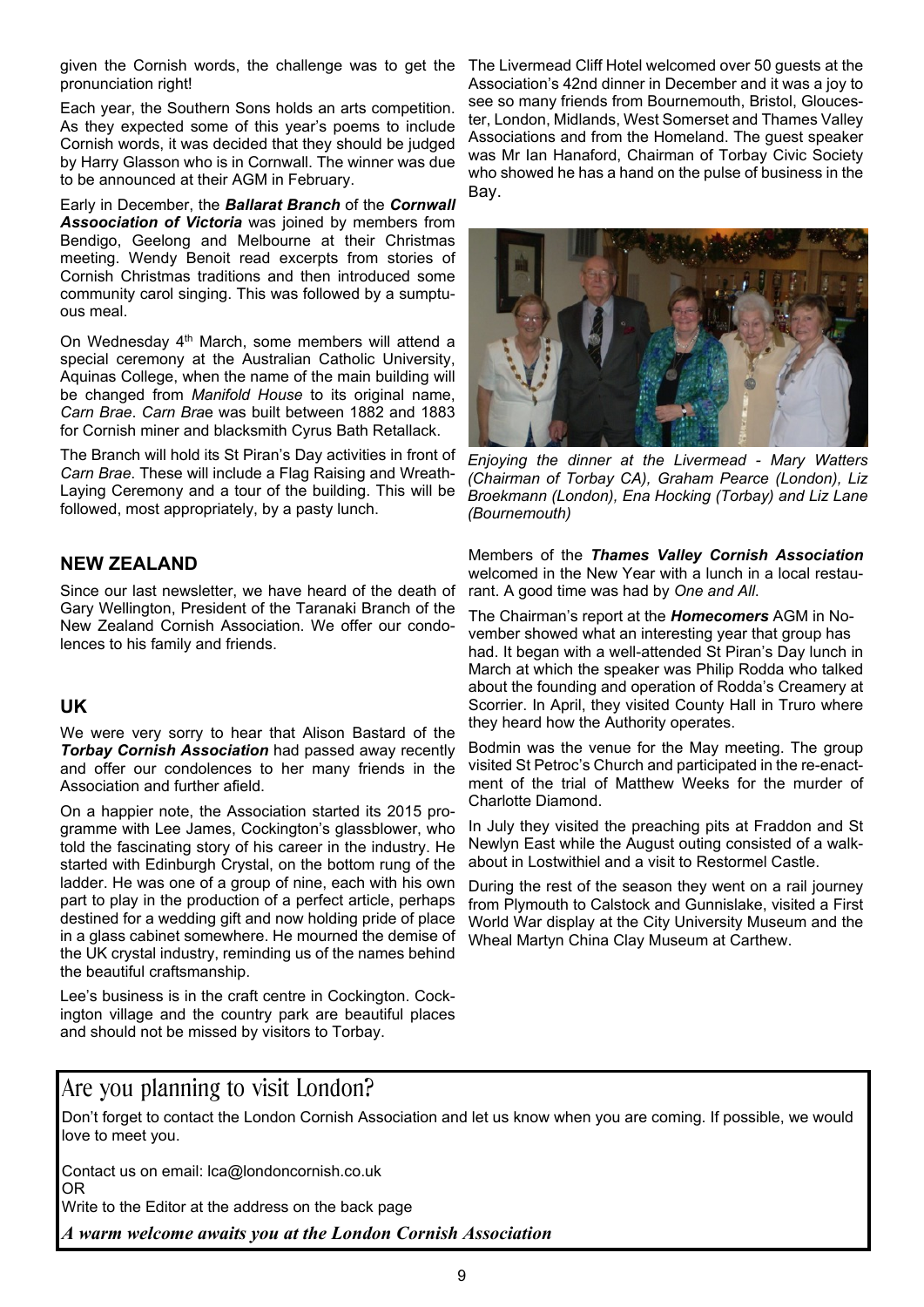# Rugby

## CORNISH ON THE UP! *By Ben Gilby, Press Officer, London Cornish RFC*

After finishing the 2013/14 season in third place in London Two South-West, their highest ever league position, London Cornish RFC have entered 2015 on the crest of a wave and not only have promotion firmly in their sights, but a possible Cup Final appearance at Twickenham!

At the half way stage of the 2014/15 campaign, 'The Exiles' are placed third in London Two South-West, having lost only two games, and have a regional Quarter-Final tie in the RFU Intermediate Cup against Crowborough to look forward to.

The key to this success is a settled team; all of the players who enjoyed such great success at the club last season stayed at The Richardson Evans Memorial Playing Field for the present campaign, with the 'Exiles' having a strong Cornish-born spine to their team. The club started the season with five successive victories, scoring 141 points in the process, before suffering a heart-breaking 16-15 defeat at Warlingham in mid-October when the Surrey side sent a penalty sailing through the posts with the last kick of the game. Cornish responded well by winning their next five games on the spin, conceding just twenty-eight points as they did so, which sent them to the top of the league.

This then set up a huge  $1^{st}$  v  $2^{nd}$  clash at home to Hampshire side Tottonians, in a game which was covered by BBC Radio Cornwall. 'The Exiles', missing their two first choice props for the match, slipped to a 19-6 defeat. In the games following this, London Cornish could easily have fallen behind Tottonians at the top of the league, as they faced two away games on the bounce. However, both games were won, with 'The Exiles' scoring seventy points in the process.

If Cornish were successful in their promotion battle, they would find themselves playing in London One, which is one league below the National Leagues. On top of this, they are entering the final stages of the RFU Intermediate Cup, the final of which is held at Twickenham. There could well be plenty for Black and Gold rugby supporters to enjoy and celebrate in 2015.



*London Cornish RFC would love to see London Cornish Association Members on the touchline to support the side in the remaining games, as the club are closing in on a historic promotion. Admission to all games is FREE, and includes a complimentary full colour match programme. Pre-match lunches are also available to be booked. Contact club press officer Ben Gilby at*

*\_\_\_\_\_\_\_\_\_\_\_\_\_\_\_\_\_\_\_\_\_\_\_\_\_\_\_\_\_\_\_\_\_\_\_\_\_*

*bgilby@blueyonder.co.uk for more details.*

## St Ives Festival - 12-26 September 2015

'This year is already shaping up to be the most exciting line up of great names for quite a while,' said Dave Brotherton, returning to the St Ives September Festival this year as Chairman, 'and we are delighted to announce our plans in good time for those who like to get their tickets early.'

Headlining this year will be Festival Patrons Show of Hands, always popular in St Ives, along with Kate Rusby, Dervish, John Lees' Barclay James Harvest, Joanne Shaw Taylor, Miranda Sykes & Rex Preston, The Martin Barre Band, Chris Jagger and The Kronies, The Beat, Legend and The Rollin' Clones.

Steve Knightley will also be performing the national premiere of his brand new solo show 'All At Sea' in the atmospheric setting of The Mariner's Gallery, right in the heart of the town.

'It's great to be back working with the Festival volunteers once more and seeing our programme come to life' said Dave Brotherton.

'The St Ives September Festival is a very important part of life here in late summer and we all enjoy the huge diversity it provides.

'As well as the fabulous music programme that's taking shape there will be the usual full arts and literature programme which is really important to the life and success of the Festival.....I'm really looking forward to it.'

*Tickets and further information are available from:* www.stivesseptemberfestival.co.uk www.crbo.co.uk

A useful resource for those interested in the history of Methodism

*Source: The Week Ahead, a publication of the Methodist Church 12th February 2014*

One of the world's most important research collections documenting the history of British Methodism and the 18th-century Evangelical Revival has been deposited at the John Rylands Library. The special collections of Wesley College in Bristol and its predecessor institutions, Headingley and Didsbury contains personal papers of iconic figures from evangelical history including John and Charles Wesley, John and Mary Fletcher and George Whitefield, as well as rare and unique items from chapels and Methodist-related organizations. An itemised catalogue is available to download at the following address: lhttps://rylandscollections.wordpress.com/2015/01/29/we sley-college-archives-and-manuscripts-now-open-topublic-access-at-the-john-rylandslibrary/?utm\_source=Methodist+Church+&utm\_medium= email&utm\_campaign=5343447\_305+WA+120214&dm\_

i=BVI,36J13,5SQQZ3,BEDDK,1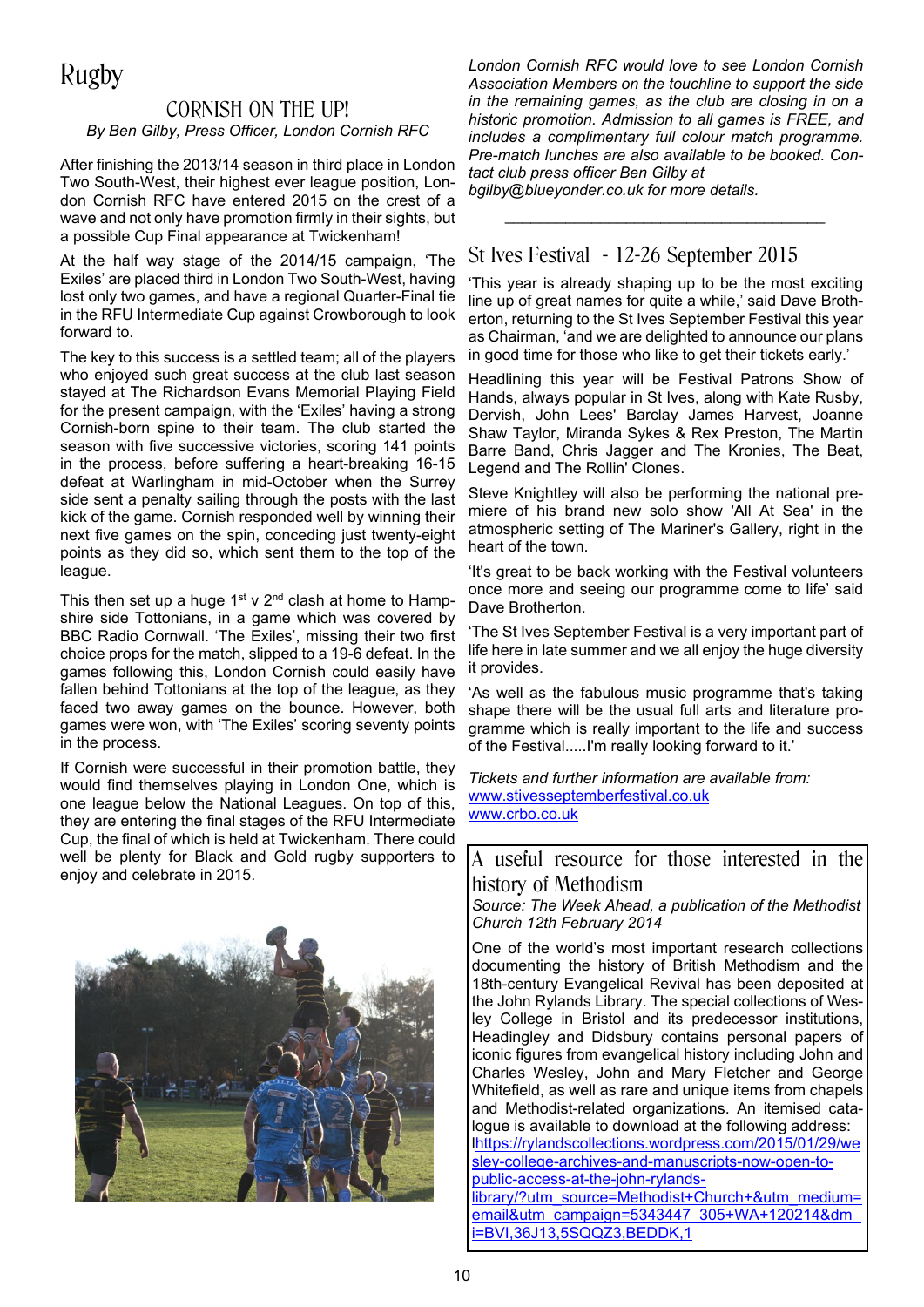# Mem Sec's Meanderings...

I have previously commented on our spring weather and on last summer's weather which I hope you enjoyed. Well what about this winter? The forecasts were very up and down. One moment it said there would be frost and snow and there wasn't and then the forecast was for better weather and often it was the reverse! If they said that later in the week, say in four days time, it was probably going to be snowy, then, on the next day it was still forecast for four days time! Eventually it might have arrived, but then, it was no surprise (or should I say 'snow surprise')!

If where you are living you did get the forecasted ice and snow, I hope you enjoyed it. Of course we are all now looking forward to summer when we hope that it will be as warm and pleasant as last year. As I said in my last *Meanderings*, we nearly always complain about the weather, saying that is too cold, too hot, too wet or too dry!!

Enough about the weather… As Membership Secretary I must now go onto my regular subject and report on the present membership.

Sadly towards the end of last year we lost another member, Michael Williams from Hayle. He and I weren't at school together but I knew him as a 'youngster' as my father used to buy his daily newspapers from Michael's father's shop at Copperhouse in Hayle. His daughter, Mary, is still a member of this Association and I hope she continues to be one.

There is, however, some good membership news and I am glad to report that we are able to welcome two new members:

Ms Jane Hazell a member by descent and now living in Harpenden, Hertfordshire.

The Rev. Catherine Carlyon from the Truro area and resident in London N19.

Overall, our membership has decreased further. I am able to report that we now have 225 members, not all of whom live in London and the Home Counties. There are 100 living farther afield, including some in Cornwall and a few abroad.

If you can help encourage new members this will be greatly appreciated. I repeat what I always ask, *'please do what you can to encourage other people to join the Association'*.

We are not the only Cornish Association that has declining membership - last year both the Tunbridge Wells and West Kent Associations had to close because of falling membership. Sadly people were getting older and no longer able to attend regular meetings but I am glad to say that some of us do still occasionally meet for a pub lunch, although our numbers are dwindling.

I am continually on the lookout for more snippets about Cornwall in newspapers and in various books. I try not to look too deeply into the past and so this time have found the following items in recent newspapers.

In one report, it was stated that a supermarket in Cornwall disposed of 9,864 Cornish pasties because the delivery was 17 minutes late. It did add that they were offered to a food bank manager in Cornwall, but did not say what happened to them. The food bank manager then said that he had been offered 30,000 spring greens but couldn't take them as *'he had nowhere to put them'*. He comment-

ed that he had also been offered a large number of tomatoes from a supermarket because *'they were too big'*. I will not comment any more on this!!!

I have also found the following items in the newspapers:

- Sixty percent of British meals are eaten in front of *the television.*
- If a dead whale is found on a UK beach, the head *legally belongs to the King and the tail to the Queen.* It doesn't say how the present monarchy manages.
- In three years the London Fire Brigade rescued *18 children with their heads stuck in toilet seats*. I did wonder if the heads were big or the toilet seats small and I suddenly remembered that our eldest son suffered a similar predicament many years ago. But he didn't get stuck!
- The commonest place to hide valuables is in the *sock drawer, it is also the first place that burglars check.* I would suggest you mark your sock drawer as *'underwear only'*
- Plants grow more quickly if you talk them in a *Geordie accent.* Where on earth did they get that idea from? I am sure that all you keen gardeners will agree with me that the Cornish accent is far more effective, even if it doesn't tell the weeds where to go!

Have you been to Cornwall recently? If so, have you noticed anything that has changed? Is Cornwall as you have always remembered it? Do send in your opinions.

That is nearly all for now. I do really hope that you had a good start to the year as we are now well into the early part of 2015 and, I am sure, are hoping for a nice spring. We have been very pleased that our daffodils, snowdrops and crocuses have been flowering in our garden for a few weeks. Of course, I am sure many of you are looking forward to the summer and a good holiday - but remember that if and you go abroad you should look out for Cornish names. I am sure that there is more evidence of Cornwall around the World than of any other county of the UK. Just one last thought… I remember that years ago, when I was in Jerusalem, I visited the Church of the Pater Noster on The Mount of Olives where there were versions of *The Lord's Prayer* in 45 different languages. They were written on beautiful glazed tiles – and each language was labelled. I remember that I was surprised, and very proud, to see that one of them was boldly labelled *'Kernow'*.

I hope you have found these *Meanderings* of interest and that they have given you some more 'food for thought'.

#### *Kernow bys vyken*

*Graham Pearce, "Pengwyth", 17 Trellyn Close, Barming, MAIDSTONE, Kent, ME16 9EF Telephone (01622) 727167*

#### **LCA news and updates…**

Don't forget to keep an eye on our website where we will put updates to the social programme. The web address is:

www.londoncornish.co.uk